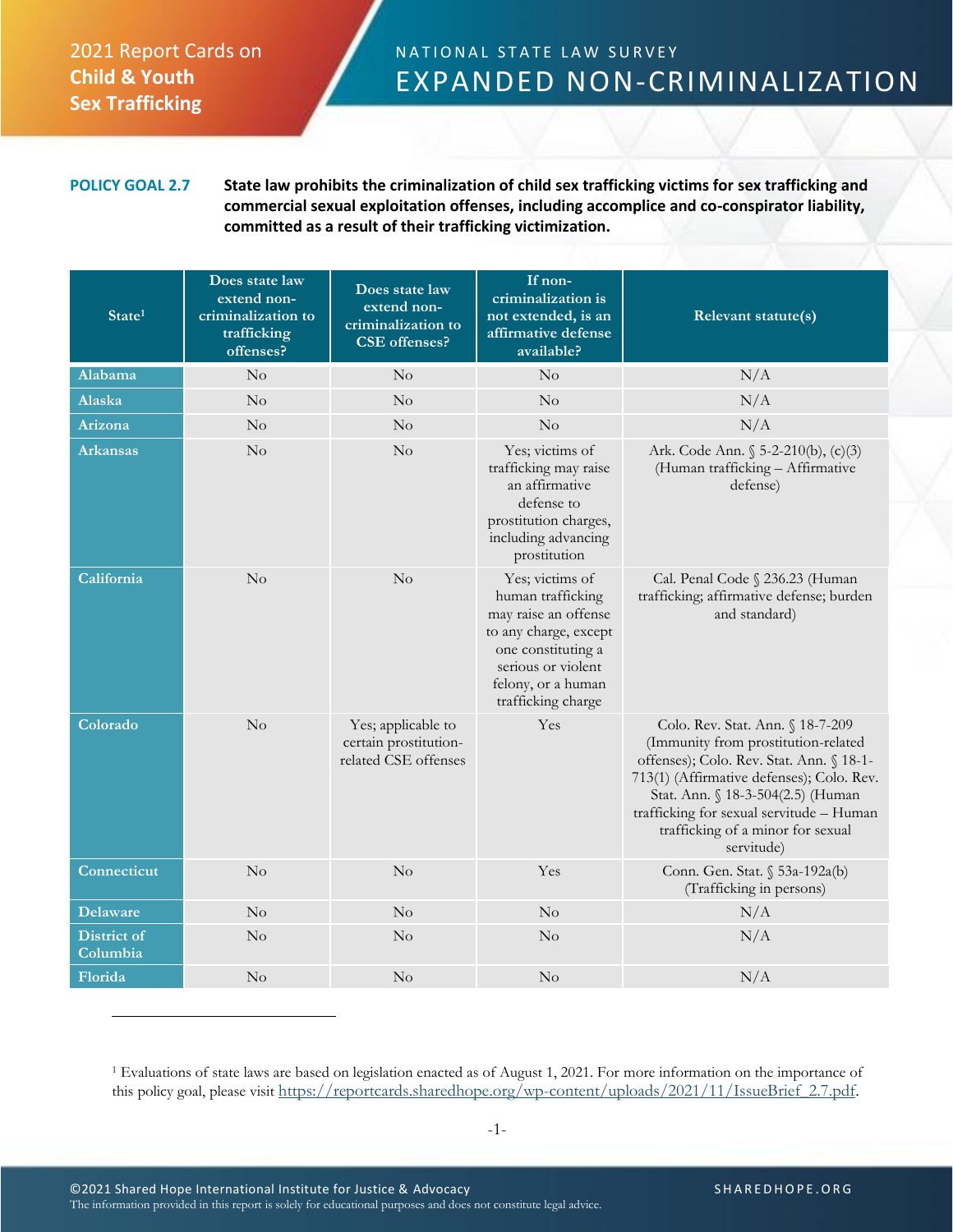| State <sup>1</sup> | Does state law<br>extend non-<br>criminalization to<br>trafficking<br>offenses? | Does state law<br>extend non-<br>criminalization to<br><b>CSE</b> offenses?                                                                                         | If non-<br>criminalization is<br>not extended, is an<br>affirmative defense<br>available?                                                                                                                                                                                                                                                                                                                                               | Relevant statute(s)                                                                  |
|--------------------|---------------------------------------------------------------------------------|---------------------------------------------------------------------------------------------------------------------------------------------------------------------|-----------------------------------------------------------------------------------------------------------------------------------------------------------------------------------------------------------------------------------------------------------------------------------------------------------------------------------------------------------------------------------------------------------------------------------------|--------------------------------------------------------------------------------------|
| Georgia            | No                                                                              | No                                                                                                                                                                  | $\rm No$                                                                                                                                                                                                                                                                                                                                                                                                                                | N/A                                                                                  |
| Hawaii             | $\rm No$                                                                        | $\rm No$                                                                                                                                                            | $\rm No$                                                                                                                                                                                                                                                                                                                                                                                                                                | N/A                                                                                  |
| Idaho              | $\rm No$                                                                        | $\rm No$                                                                                                                                                            | Yes; victims of<br>human trafficking<br>may raise an<br>affirmative defense<br>in a prosecution for<br>trafficking or CSEC<br>if committed as a<br>direct and immediate<br>result of their<br>trafficking<br>victimization                                                                                                                                                                                                              | Idaho Code Ann. § 18-8606(2)<br>(Safe harbor provisions)                             |
| <b>Illinois</b>    | $\rm No$                                                                        | Yes; minor victims<br>of trafficking are<br>provided non-<br>criminalization<br>protections against<br>certain conduct<br>amounting to<br>promoting<br>prostitution | No                                                                                                                                                                                                                                                                                                                                                                                                                                      | 720 Ill. Comp. Stat. Ann. 5/11-14.3(a)<br>(Promoting prostitution)                   |
| Indiana            | $\rm No$                                                                        | $\rm No$                                                                                                                                                            | $\rm No$                                                                                                                                                                                                                                                                                                                                                                                                                                | N/A                                                                                  |
| Iowa               | $\rm No$                                                                        | $\rm No$                                                                                                                                                            | Yes; victims of<br>human trafficking<br>may raise an<br>affirmative defense<br>to any charged<br>committed as a result<br>of their trafficking<br>victimization and<br>threat of serious<br>injury by another. A<br>victim under 21<br>years of age may also<br>raise an affirmative<br>defense to a charge<br>of pimping if<br>committed as a result<br>of their victimization<br>and while acting<br>under the control of<br>an adult | Iowa Code § 710A.3 (Affirmative<br>defense); Iowa Code § 725.2(3)<br>(Pimping)       |
| <b>Kansas</b>      | $\rm No$                                                                        | $\rm No$                                                                                                                                                            | Yes; child trafficking<br>victims may raise an<br>affirmative defense<br>in a prosecution for<br>human trafficking if<br>the offense was<br>committed during<br>their victimization                                                                                                                                                                                                                                                     | Kan. Stat. Ann. § 21-5426(e)<br>(Human trafficking; aggravated human<br>trafficking) |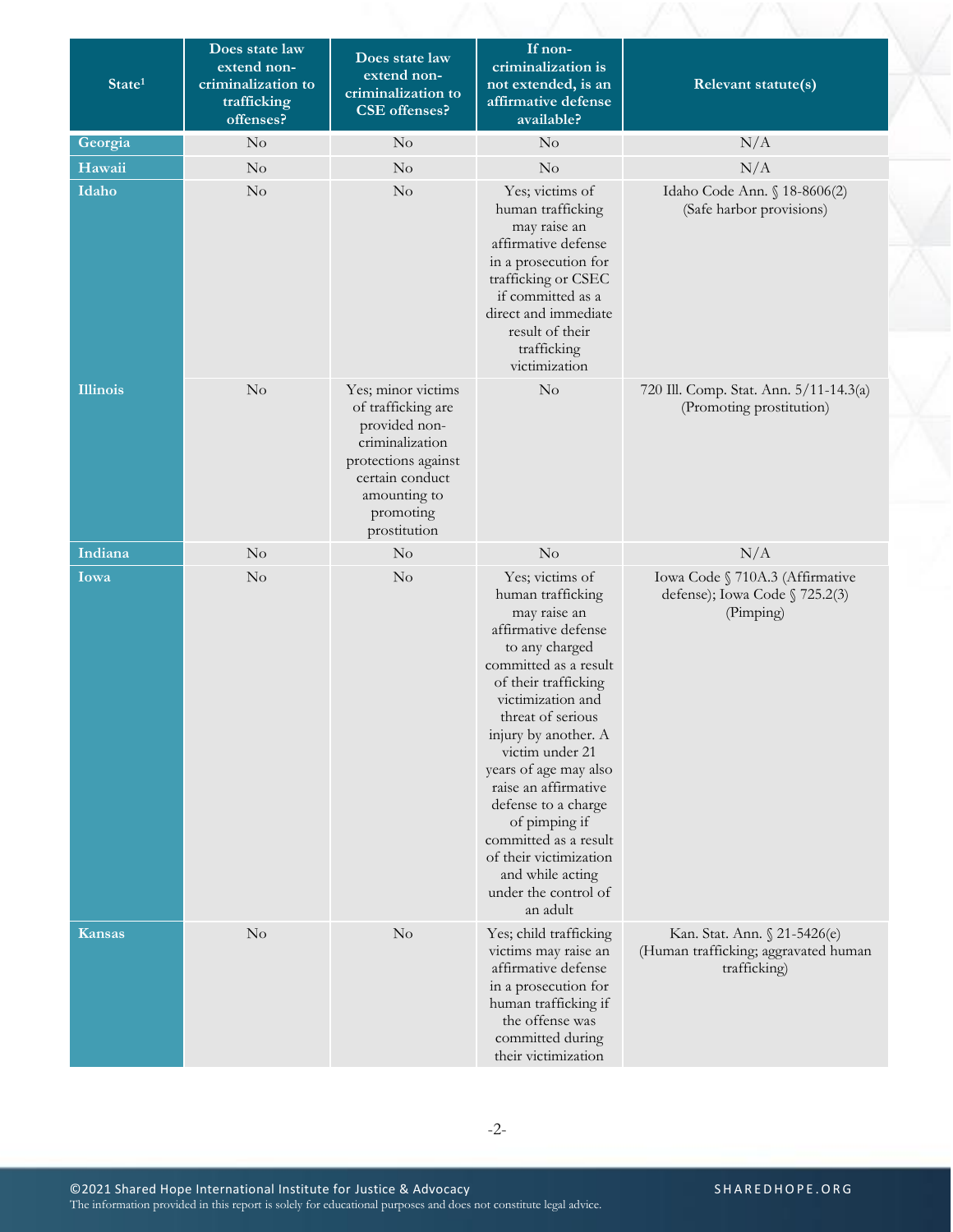| State <sup>1</sup>   | Does state law<br>extend non-<br>criminalization to<br>trafficking<br>offenses?                                                                                                                                                            | Does state law<br>extend non-<br>criminalization to<br><b>CSE</b> offenses?                                            | If non-<br>criminalization is<br>not extended, is an<br>affirmative defense<br>available?                                                      | Relevant statute(s)                                                                                                                                                                                                                      |
|----------------------|--------------------------------------------------------------------------------------------------------------------------------------------------------------------------------------------------------------------------------------------|------------------------------------------------------------------------------------------------------------------------|------------------------------------------------------------------------------------------------------------------------------------------------|------------------------------------------------------------------------------------------------------------------------------------------------------------------------------------------------------------------------------------------|
| Kentucky             | No                                                                                                                                                                                                                                         | No                                                                                                                     | Yes; victims of<br>human trafficking<br>may raise an<br>affirmative defense<br>in a prosecution for<br>any offense, except a<br>violent felony | Ky. Rev. Stat. Ann. § 529.170(1) (Being<br>victim of human trafficking is affirmative<br>defense to violation of chapter)                                                                                                                |
| Louisiana            | Yes                                                                                                                                                                                                                                        | Yes                                                                                                                    | N/A                                                                                                                                            | La. Rev. Stat. Ann. § 14:46.3(E)<br>(Trafficking of children for sexual<br>purposes)                                                                                                                                                     |
| Maine                | $\rm No$                                                                                                                                                                                                                                   | No                                                                                                                     | No                                                                                                                                             | N/A                                                                                                                                                                                                                                      |
| Maryland             | $\rm No$                                                                                                                                                                                                                                   | No                                                                                                                     | Yes; victims of<br>human trafficking<br>may raise an<br>affirmative defense<br>in a prosecution for<br>certain prostitution<br>offenses        | Md. Code Ann., Crim. Law § 11-<br>307(c)(1) (Using building, structure, or<br>conveyance for prostitution or<br>assignation)                                                                                                             |
| <b>Massachusetts</b> | $\rm No$                                                                                                                                                                                                                                   | No                                                                                                                     | $\rm No$                                                                                                                                       | N/A                                                                                                                                                                                                                                      |
| Michigan             | $\rm No$                                                                                                                                                                                                                                   | Yes; minors under<br>16 years of age are<br>protected from<br>prosecution for<br>several CSEC<br>offenses              | No                                                                                                                                             | Mich. Comp. Laws. Ann. § 750.450<br>(Aiding, assisting, or abetting; penalty)                                                                                                                                                            |
| Minnesota            | $\rm No$                                                                                                                                                                                                                                   | No                                                                                                                     | $\rm No$                                                                                                                                       | N/A                                                                                                                                                                                                                                      |
| Mississippi          | Yes                                                                                                                                                                                                                                        | Yes; minor victims<br>of trafficking are<br>immune from<br>prosecution for<br>promoting<br>prostitution                | N/A                                                                                                                                            | Miss. Code Ann. § 97-3-54.1(4) (Human<br>trafficking act; prohibited conduct;<br>penalty); Miss. Code Ann. § 97-29-51(3)<br>(Prostitution; misdemeanor procuring<br>services of prostitute; felony promoting<br>prostitution; penalties) |
| Missouri             | $\rm No$                                                                                                                                                                                                                                   | $\rm No$                                                                                                               | $\rm No$                                                                                                                                       | N/A                                                                                                                                                                                                                                      |
| <b>Montana</b>       | $\rm No$                                                                                                                                                                                                                                   | Yes; minor victims<br>of trafficking are<br>immune from<br>prosecution for the<br>crime of "promoting<br>prostitution" | No                                                                                                                                             | Mont. Code Ann. § 45-5-709(1)<br>(Immunity of child - Sex therapy<br>participants)                                                                                                                                                       |
| Nebraska             | Yes; trafficking<br>victims are immune<br>for prosecution for<br>participating in, or<br>benefitting from, a<br>venture that has<br>engaged in<br>trafficking (victims<br>can still be charged<br>as sex trafficking and<br>CSE offenders) | $\rm No$                                                                                                               | No                                                                                                                                             | Neb. Rev. Stat. Ann. § 28-831(3)<br>(Human trafficking; labor trafficking or<br>sex trafficking; labor trafficking of a<br>minor or sex trafficking of a minor;<br>prohibited acts; penalties)                                           |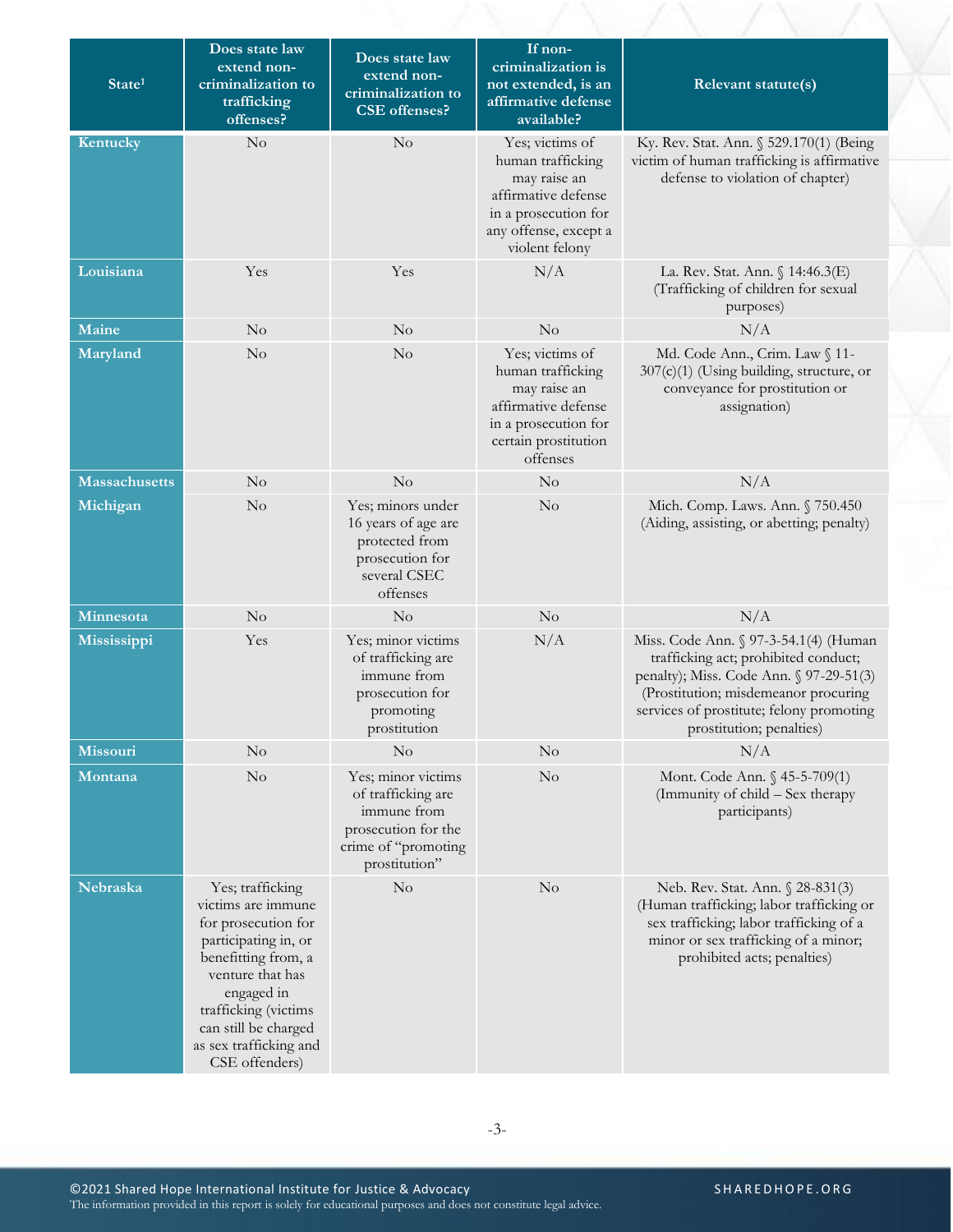| State <sup>1</sup>      | Does state law<br>extend non-<br>criminalization to<br>trafficking<br>offenses?                                                                                                                                                          | Does state law<br>extend non-<br>criminalization to<br><b>CSE</b> offenses?                                                                                                                             | If non-<br>criminalization is<br>not extended, is an<br>affirmative defense<br>available?                                                                                                                                                                                                                                                                                                                      | Relevant statute(s)                                                                                                                                                                                |
|-------------------------|------------------------------------------------------------------------------------------------------------------------------------------------------------------------------------------------------------------------------------------|---------------------------------------------------------------------------------------------------------------------------------------------------------------------------------------------------------|----------------------------------------------------------------------------------------------------------------------------------------------------------------------------------------------------------------------------------------------------------------------------------------------------------------------------------------------------------------------------------------------------------------|----------------------------------------------------------------------------------------------------------------------------------------------------------------------------------------------------|
| Nevada                  | No <sup>2</sup>                                                                                                                                                                                                                          | No                                                                                                                                                                                                      | No                                                                                                                                                                                                                                                                                                                                                                                                             | N/A                                                                                                                                                                                                |
| <b>New</b><br>Hampshire | No                                                                                                                                                                                                                                       | Yes; minor victims<br>of trafficking are<br>immune from<br>prosecution for the<br>crime of "promoting<br>prostitution" if<br>committed as a<br>directed result of<br>their trafficking<br>victimization | No                                                                                                                                                                                                                                                                                                                                                                                                             | N.H. Rev. Stat. Ann. § 633:7(VI)(a)<br>(Trafficking in persons)                                                                                                                                    |
| <b>New Jersey</b>       | No                                                                                                                                                                                                                                       | $\rm No$                                                                                                                                                                                                | Yes; victims of<br>human trafficking,<br>regardless of age, are<br>provided an<br>affirmative defense<br>in a prosecution for<br>human trafficking,<br>human trafficking in<br>the second degree,<br>or promoting<br>prostitution<br>offenses. Child<br>victims are afforded<br>a rebuttable<br>presumption of<br>trafficking<br>victimization if<br>charged with human<br>trafficking in the<br>second degree | N.J. Stat. Ann. § 2C:13-8(c) (Human<br>trafficking); N.J. Stat. Ann. § 2C:13-9<br>(Human trafficking in the second<br>degree); N.J. Stat. Ann. § 2C:24-1(e)<br>(Prostitution and related offenses) |
| <b>New Mexico</b>       | Yes; human<br>trafficking victims,<br>regardless of age, are<br>immune from<br>prosecution for<br>operating as an<br>accessory to the<br>offense of human<br>trafficking (however,<br>they may be charged<br>as the primary<br>offender) | No                                                                                                                                                                                                      | $\rm No$                                                                                                                                                                                                                                                                                                                                                                                                       | N.M. Stat. Ann. § 30-52-1(E) (Human<br>trafficking)                                                                                                                                                |
| <b>New York</b>         | No                                                                                                                                                                                                                                       | No                                                                                                                                                                                                      | Yes; trafficking<br>victims are provided<br>an affirmative<br>defense to                                                                                                                                                                                                                                                                                                                                       | N.Y. Penal Law § 230.01 (Prostitution;<br>affirmative defense)                                                                                                                                     |

<sup>2</sup> However, Nev. Rev. Stat. Ann. § 201.303 (Rebuttable presumption that pandering, sex trafficking or facilitating sex trafficking committed under duress) does create a rebuttable presumption that a child sex trafficking victim charged with a trafficking offense acted under duress.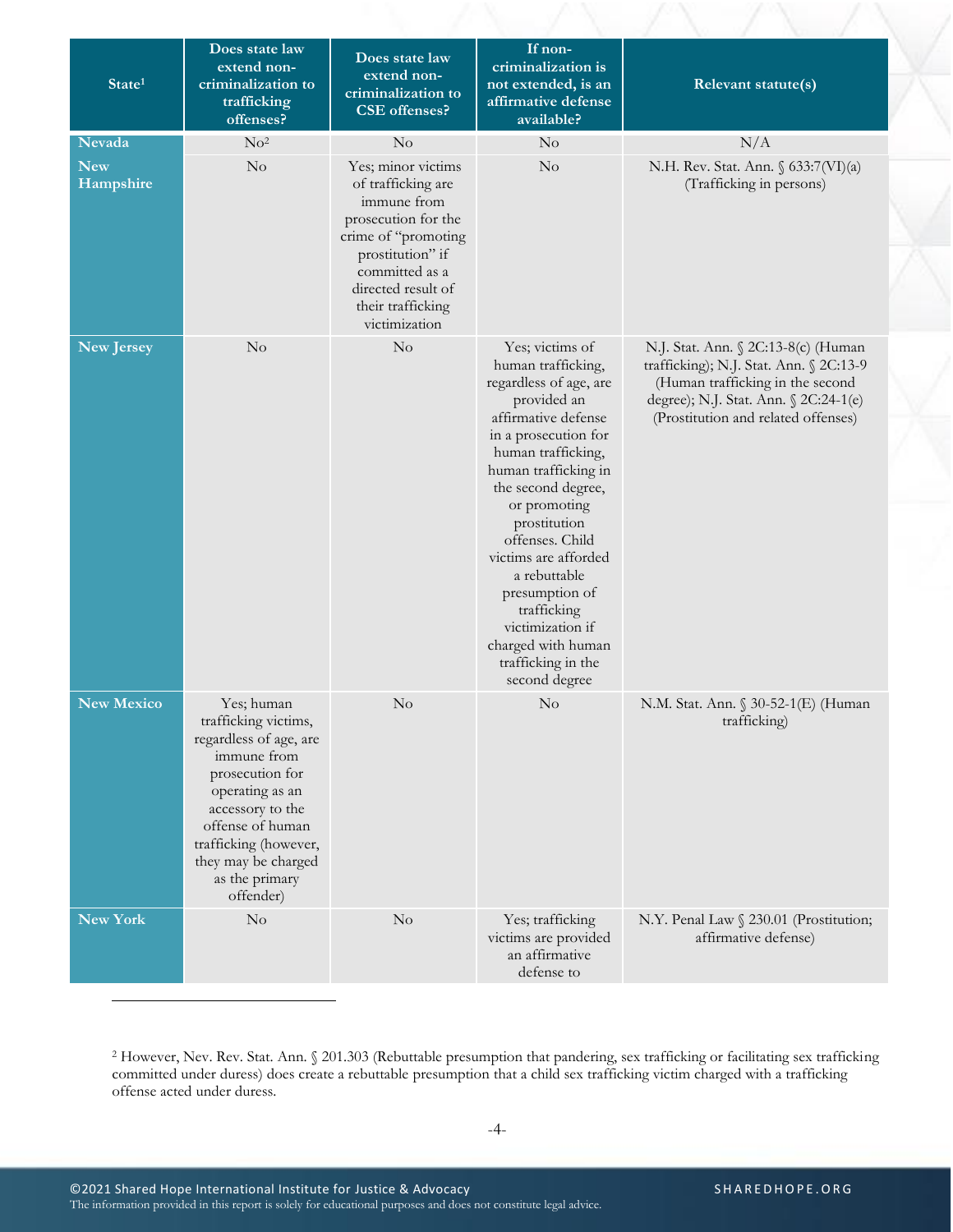| State <sup>1</sup>       | Does state law<br>extend non-<br>criminalization to<br>trafficking<br>offenses? | Does state law<br>extend non-<br>criminalization to<br><b>CSE</b> offenses? | If non-<br>criminalization is<br>not extended, is an<br>affirmative defense<br>available?                                                                                                                                                        | Relevant statute(s)                                                                                                                                                     |
|--------------------------|---------------------------------------------------------------------------------|-----------------------------------------------------------------------------|--------------------------------------------------------------------------------------------------------------------------------------------------------------------------------------------------------------------------------------------------|-------------------------------------------------------------------------------------------------------------------------------------------------------------------------|
|                          |                                                                                 |                                                                             | promoting<br>prostitution charges                                                                                                                                                                                                                |                                                                                                                                                                         |
| <b>North</b><br>Carolina | No                                                                              | No                                                                          | Yes; trafficking<br>victims are provided<br>an affirmative<br>defense to human<br>trafficking charges                                                                                                                                            | N.C. Gen. Stat. § 14-43.16(a)<br>(Affirmative defense)                                                                                                                  |
| North Dakota             | $\rm No$                                                                        | No                                                                          | No                                                                                                                                                                                                                                               | N/A                                                                                                                                                                     |
| Ohio                     | $\rm No$                                                                        | No                                                                          | No                                                                                                                                                                                                                                               | N/A                                                                                                                                                                     |
| Oklahoma                 | $\rm No$                                                                        | No                                                                          | Yes; victims of<br>trafficking are<br>provided an<br>affirmative defense<br>in a prosecution for<br>any misdemeanor or<br>felony offense<br>committed as a<br>direct result of the<br>victimization                                              | Okla. Stat. tit. 21, § 748.2(E) (Rights of<br>victims of human trafficking - Civil<br>action against perpetrator); Okla. Stat.<br>tit. 21, § 748(D) (Human Trafficking) |
| Oregon                   | No                                                                              | No                                                                          | Yes                                                                                                                                                                                                                                              | Or. Rev. Stat. § 163.269 (Victim<br>assertion of defense of duress); Or. Rev.<br>Stat. § 163.261 (Definitions for ORS<br>163.263 and 163.264)                           |
| Pennsylvania             | $\rm No$                                                                        | No                                                                          | No                                                                                                                                                                                                                                               | N/A                                                                                                                                                                     |
| <b>Rhode Island</b>      | $\rm No$                                                                        | No                                                                          | No                                                                                                                                                                                                                                               | N/A                                                                                                                                                                     |
| South<br>Carolina        | Yes                                                                             | Yes                                                                         | N/A                                                                                                                                                                                                                                              | S.C. Code § 16-3-2020(G) (Trafficking in<br>persons; penalties; defenses)                                                                                               |
| <b>South Dakota</b>      | $\rm No$                                                                        | No                                                                          | No                                                                                                                                                                                                                                               | N/A                                                                                                                                                                     |
| <b>Tennessee</b>         | $\rm No$                                                                        | No                                                                          | No                                                                                                                                                                                                                                               | N/A                                                                                                                                                                     |
| <b>Texas</b>             | No                                                                              | No                                                                          | No                                                                                                                                                                                                                                               | N/A                                                                                                                                                                     |
| Utah                     | $\rm No$                                                                        | No                                                                          | No                                                                                                                                                                                                                                               | N/A                                                                                                                                                                     |
| Vermont                  | $\rm No$                                                                        | Yes; applicable to<br>the offense of aiding<br>and abetting<br>prostitution | Yes; victims of sex<br>trafficking are<br>provided an<br>affirmative defense<br>in a prosecution for<br>any offense other<br>than prostitution or<br>obscenity if the<br>offense was<br>committed as a result<br>of force, fraud, or<br>coercion | Vt. Stat. Ann. tit. 13, § 2652(c)(1), (2)<br>(Human trafficking)                                                                                                        |
| Virginia                 | $\rm No$                                                                        | $\rm No$                                                                    | Yes; victims of sex<br>trafficking are<br>provided an<br>affirmative defense<br>in a prosecution for<br>"keeping, residing in,                                                                                                                   | Va. Code Ann. § 18.2-361.1 (Victims of<br>sex trafficking; affirmative defense)                                                                                         |